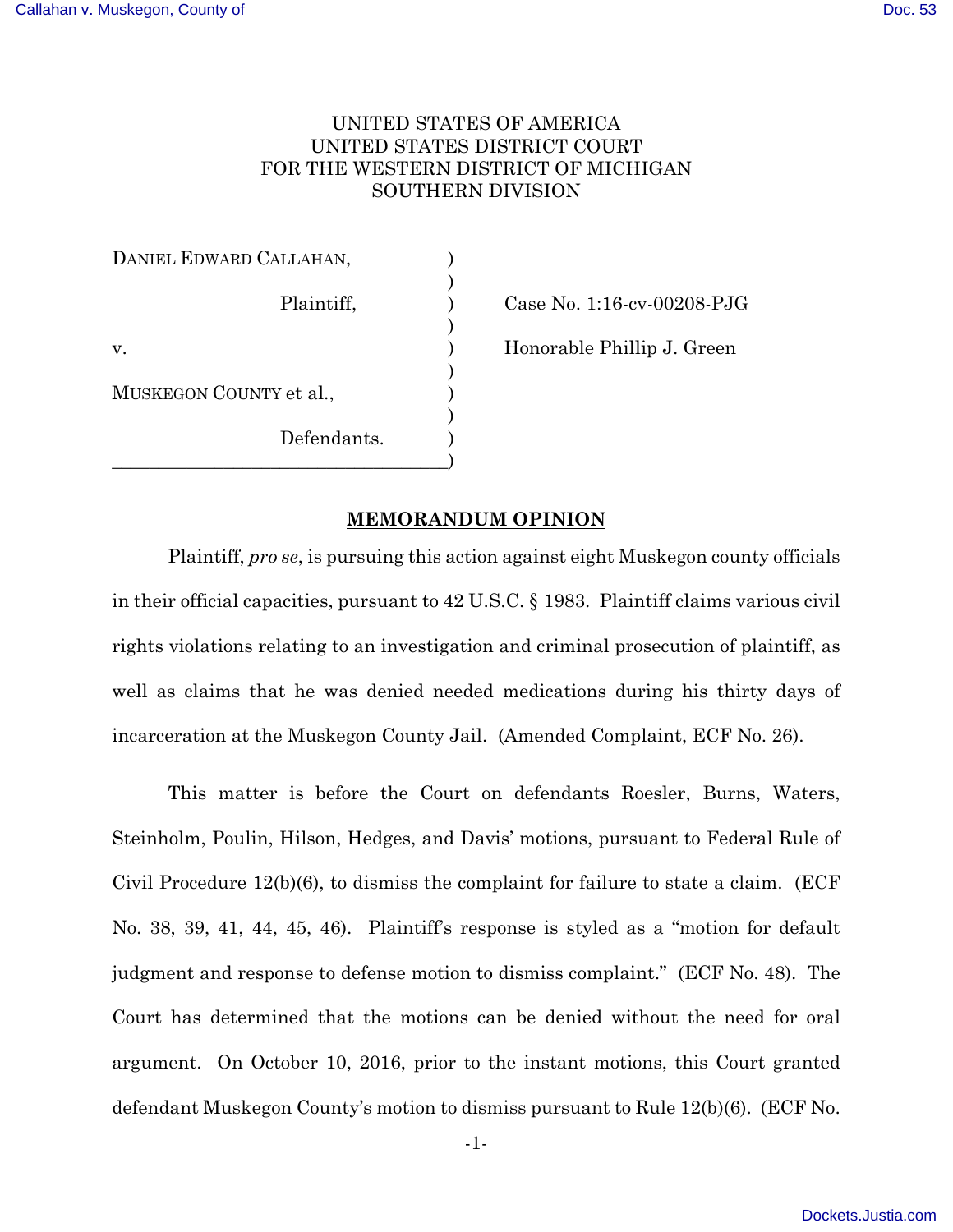43). Having considered defendants' written submissions and plaintiff's response, the Court will grant defendants' motions to dismiss.

### **Rule 12(b)(6) Standards**

 Rule 12(b)(6) authorizes the dismissal of a complaint for "failure to state a claim upon which relief can be granted." FED. R. CIV. P.  $12(b)(6)$ . Under Rule  $8(a)(2)$ of the Federal Rules of Civil Procedure, a complaint must provide " 'a short and plain statement of the claim showing that the pleader is entitled to relief' in order to 'give the defendant fair notice of what the . . . claim is and the grounds upon which it rests.' " *Bell Atlantic Corp. v. Twombly*, 550 U.S. 544, 555 (2007) (quoting *Conley v. Gibson*, 355 U.S. 41, 47 (1957), and FED. R. CIV. P. 8(a)(2)). While this notice pleading standard does not require "detailed" factual allegations, it does require more than labels and the bare assertion of legal conclusions. *See Twombly*, 550 U.S. at 555.

 Generally, when considering a Rule 12(b)(6) motion to dismiss, the Court must construe the complaint in the light most favorable to plaintiff, accept the plaintiff's factual allegations as true, and draw all reasonable factual inferences in plaintiff's favor. *See Total Benefits Planning Agency, Inc. v. Anthem Blue Cross & Blue Shield*, 552 F.3d 430, 434 (6th Cir. 2008). "[C]ourts 'are not bound to accept as true a legal conclusion couched as a factual allegation.'" *Twombly*, 550 U.S. at 555 (quoting *Papasan v. Allain*, 478 U.S. 265, 286 (1986)). "[A] plaintiff's obligation to provide the 'grounds' of his 'entitle[ment] to relief' requires more than labels and conclusions, and a formulaic recitation of the elements of a cause of action will not

-2-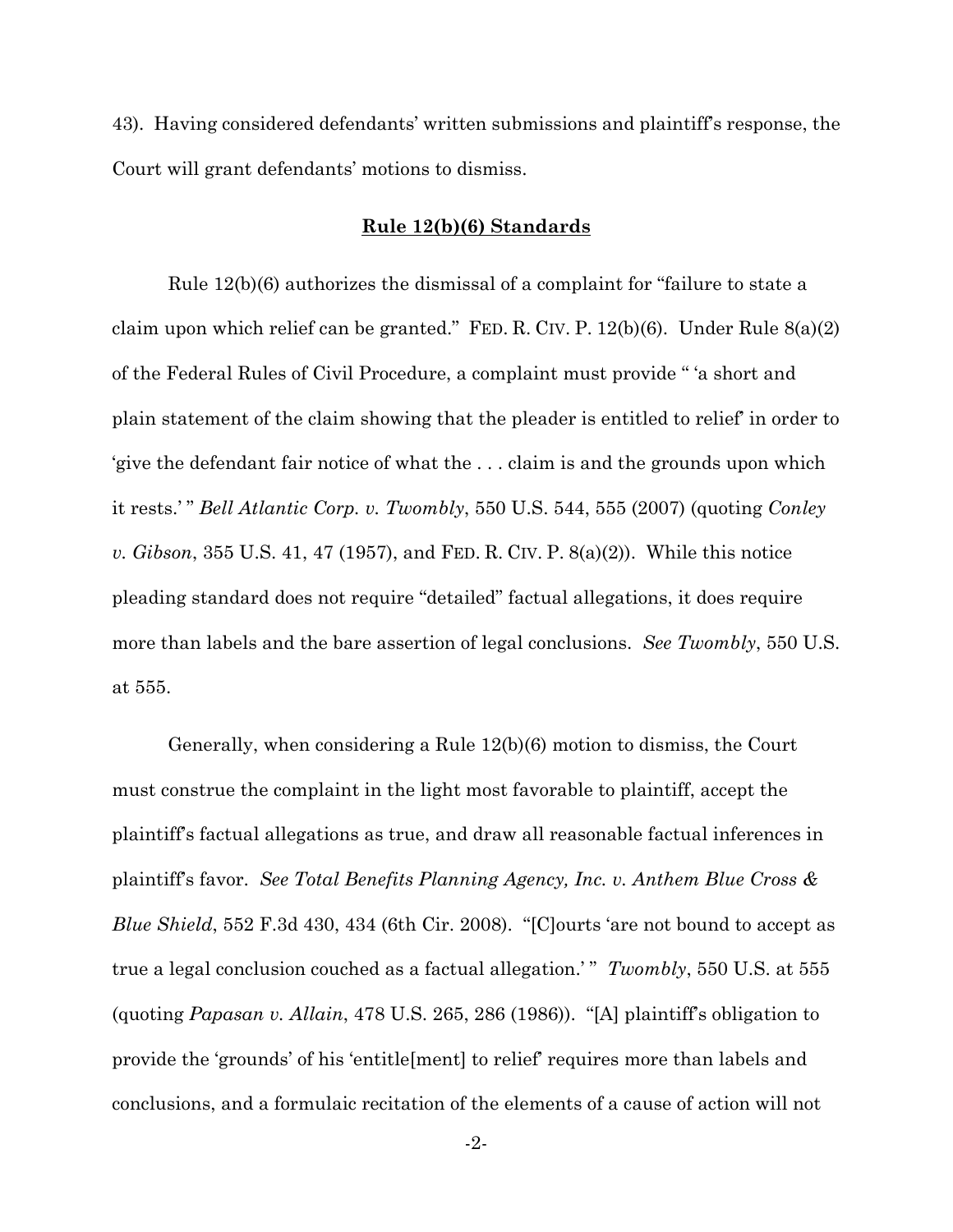do." *Twombly*, 550 U.S. at 555; *see Ashcroft v. Iqbal*, 556 U.S. 662, 680-81 (2009); *Albrecht v. Treon*, 617 F.3d 890, 893 (6th Cir. 2010). Courts are not required to conjure up unpleaded allegations, nor accept unwarranted factual inferences. *See Total Benefits Planning*, 552 F.3d at 434. "To survive a motion to dismiss, [plaintiff] must allege 'enough facts to state a claim to relief that is plausible on its face.' " *Traverse Bay Area Intermediate Sch. Dist. v. Michigan Dep't of Educ.*, 615 F.3d 622, 627 (6th Cir. 2010) (quoting *Twombly*, 550 U.S. at 570); *see Casias v. Wal-Mart Stores, Inc.*, 695 F.3d 428, 435 (6th Cir. 2012).

*Pro se* pleadings are held to a less stringent standard than formal pleadings drafted by licensed attorneys. *See Erickson v. Pardus*, 551 U.S. 89, 94 (2007); *Haines v. Kerner*, 404 U.S. 519, 520 (1972). Even the lenient treatment generally given *pro se* pleadings has its limits, however. *See Jourdan v. Jabe*, 951 F.2d 108, 110 (6th Cir. 1991). "A plaintiff must 'plead [ ] factual content that allows the court to draw the reasonable inference that the defendant is liable for the misconduct alleged.' " *Albrecht*, 617 F.3d at 893 (quoting *Iqbal*, 556 U.S. at 678). "A plaintiff falls short if [] he pleads facts 'merely consistent with the defendant's liability' or if the alleged facts do not 'permit the court to infer more than the mere possibility of misconduct[.]' " *Albrecht*, 617 F.3d at 893 (quoting *Iqbal*, 556 U.S. at 678-79).

# **DISCUSSION**

Plaintiff alleges various claims against individuals of the Muskegon County Prosecutor's office. (Amended Complaint, ECF No. 26, PageID.292-94). The various allegations against defendant Hedges, in his official capacity as a Muskegon County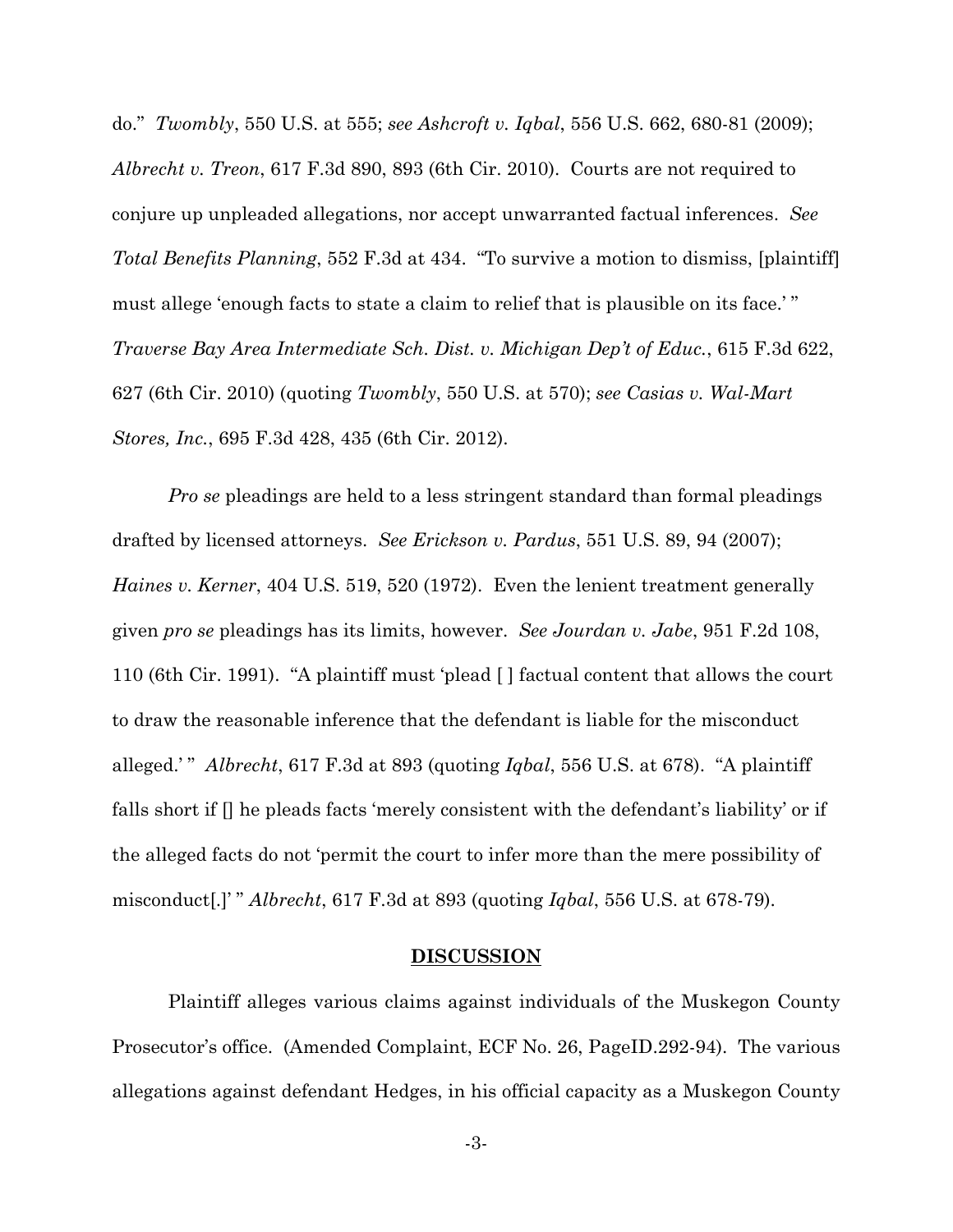Prosecutor, include prosecutorial misconduct, malicious prosecution, "violation of the [] 6th Amendment Rights of Plaintiff when constant false Felony criminal charges had been manufactured and added as new Felony charges," and "making a Fair and Speedy Trial Impossible for this Plaintiff." (Am. Compl., ECF No. 26, PageID.292- 93); (Defs. Hilson, Hedges, and Davis' Mot. to Dismiss, ECF No. 46-1, PageID.547- 49).

Plaintiff alleges that defendant Hedges' "prosecutorial misconduct" occurred under the supervision of defendant Hilson, in his official capacity as Elected Muskegon County Prosecutor. (Am. Compl., ECF No. 26, PageID.292); (ECF No. 46- 1, PageID.547). The allegation against defendant "Randy" Davis,1 in his capacity as a Muskegon County Prosecutor, was the wrongful pursuit of "Attempted Resisting Arrest charges while knowingly and willingly violating Brady Disclosure." (Am. Compl., ECF No. 26, PageID.293); (ECF No. 46-1, PageID.548). Finally, plaintiff alleges that his computer was the subject of a "study" that was talked about within the Prosecutor's office and among visitors, but plaintiff does not identify defendants Hilson, Hedges, or Davis as participants in the aforementioned study. (Am. Compl., ECF No. 26, PageID.292-93); (ECF No. 46-1, PageID.548).

Plaintiff further alleges that defendant Waters, acting in her official capacity as the Muskegon County Clerk, "engaged in the Obstruction of Justice when [she]

<sup>1</sup> Defense counsel represents that there was not, nor is there currently, a "Randy" Davis in the Muskegon County Prosecutor's Office. (Defs. Hilson, Hedges, and Davis' Mot. to Dismiss, ECF No. 46-1, Page ID.548). Notwithstanding this representation, the Court will address the claims against defendant Randy Davis herein.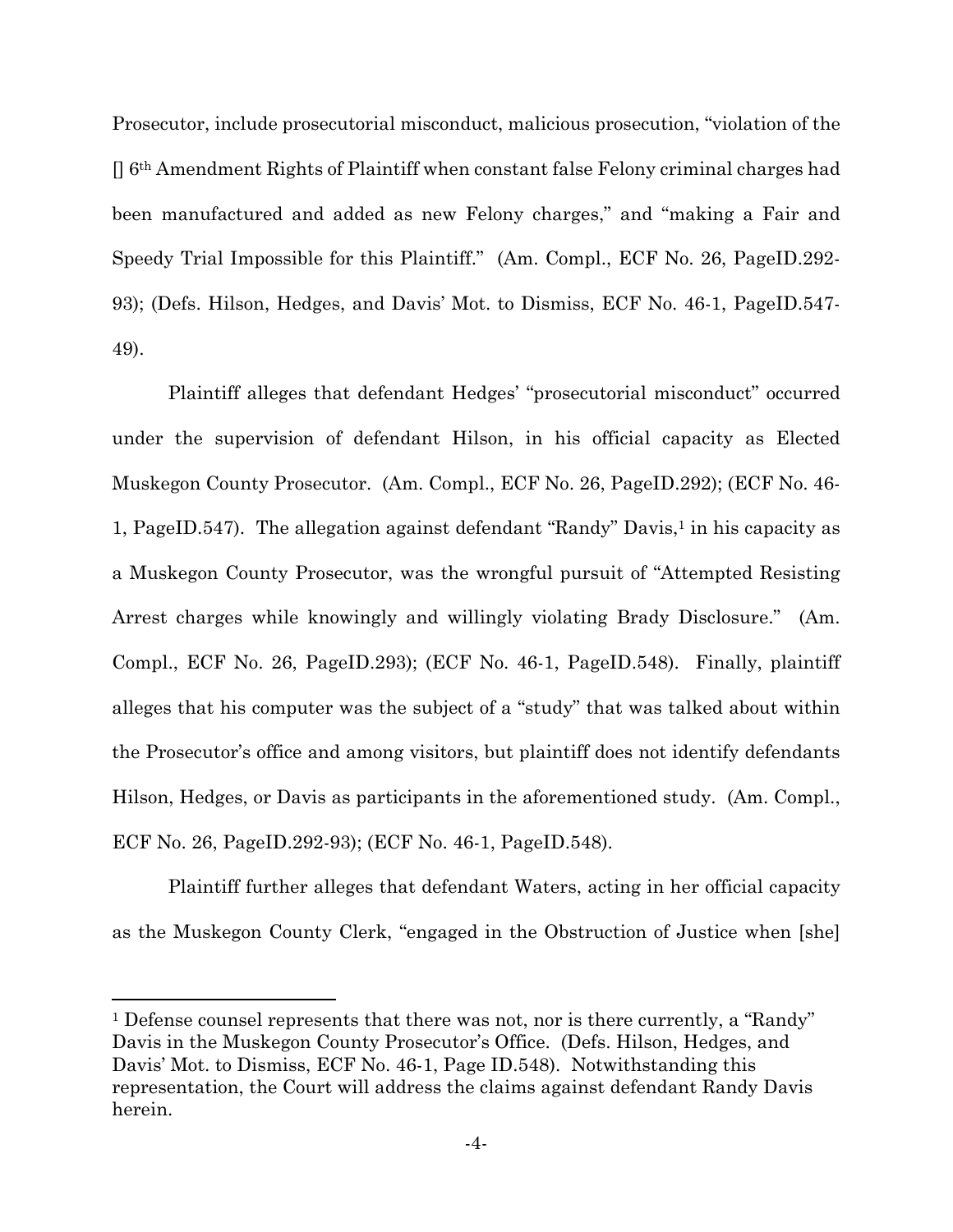failed to forward Plaintiff's 'Renewed Pleadings' as properly filed by this Plaintiff with the Muskegon County Clerks Office," and that the "County Clerk's office knowingly violated the Michigan Freedom of Information Act rights of Plaintiff upon denying access to public records to Plaintiff." (Am. Compl., ECF No. 26, PageID.293); (Def. Waters' Mot. to Dismiss, ECF No. 41-1, PageID.456-57).

The allegations against defendant Poulin, in his official capacity as the Muskegon County Emergency Response Team Commander, include violation of plaintiff's 4th and 8th Amendment rights for "conducting an unreasonable search and seizure, resulting in excessive bail in the amount of \$70,000.00 and violation of citizenship rights and equal protection of laws." (Am. Compl., ECF No. 26, PageID.293); (Def. Poulin's Mot. to Dismiss, ECF No. 45-1, PageID.517-18). Finally, plaintiff alleges that defendants Roesler, Burns, and Steinholm, acting in their official capacities of Muskegon County Sheriff, Jail Administrator, and Jail Corrections Officer respectively, "enforce[d] a jail policy to absolutely deny life sustaining medications to inmates," including plaintiff. (Am. Compl., ECF No. 26, PageID.294); (Defs. Roesler, Burns, and Steinholm's Motion to Dismiss, ECF No. 38- 1, 39-1, 44-1, PageID.427, 441, 502). Assuming plaintiff's allegations are true, and construing them in a light most favorable to plaintiff, the complaint fails to state a claim against the defendants.

### **A. Official Capacity Claims**

Official-capacity lawsuits "generally represent only another way of pleading an action against an entity of which an officer is an agent." *Kentucky v. Graham*, 473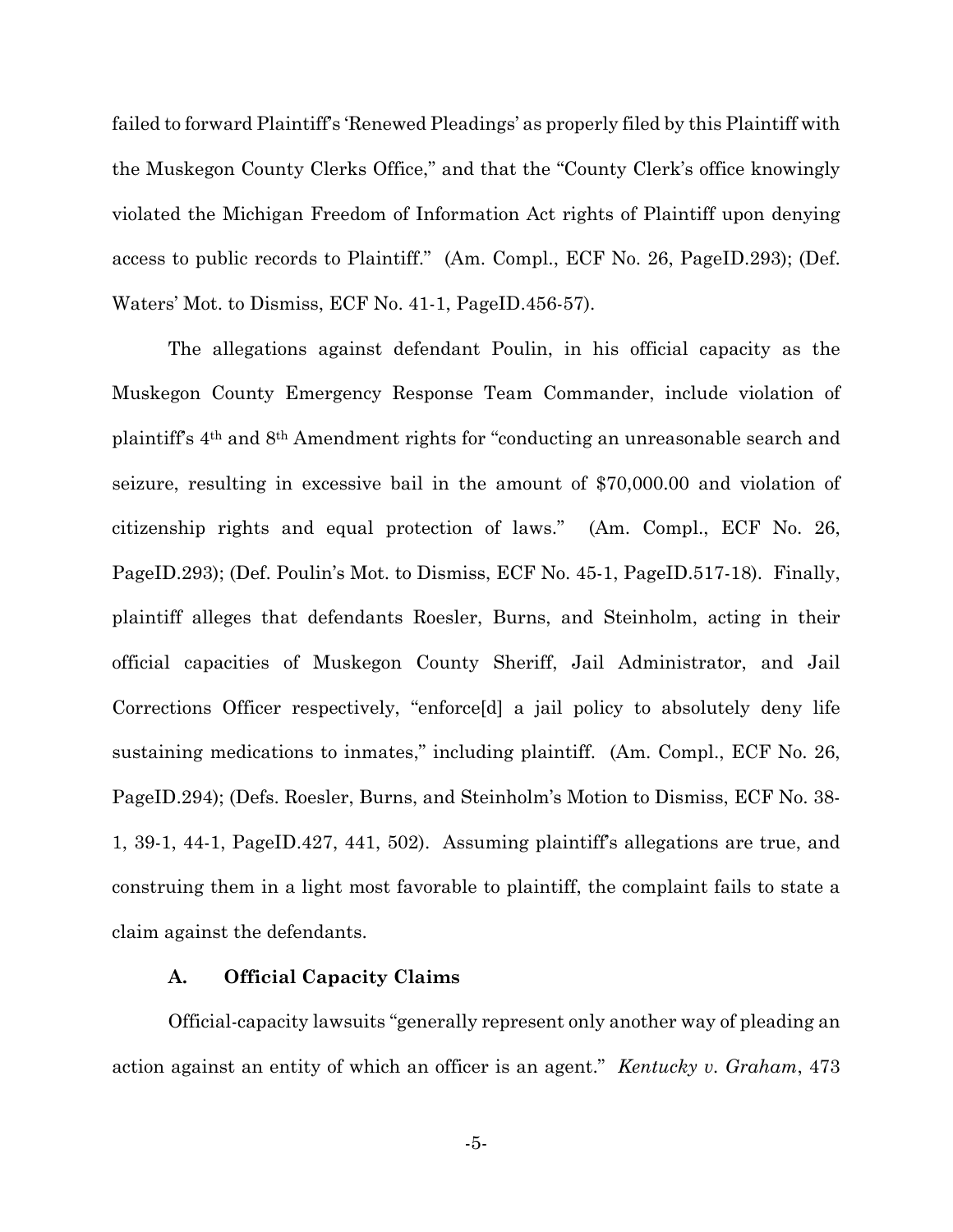U.S. 159, 165 (1985) (citing *Monell v. New York City Dept. of Social Services*, 436 U.S. 658, 690, n. 55 (1978)). An official-capacity suit is to be treated as a suit against the entity itself. *Id.* at 166 (citing *Brandon v. Holt*, 469 U.S. 464, 471-72 (1985)); *See also Matthew v. Jones*, 35 F.3d 1046, 1049 (6th Cir. 1994). "Individuals sued in their official capacities stand in the shoes of the entity they represent," and the suit is not against the official personally. *Alkire v. Irving*, 330 F.3d 802, 810 (6th Cir. 2003); *Graham*, 473 U.S. at 165-66 (cited by *Baar v. Jefferson County Bd. Of Education*, 476 F. App'x 621, 634 (6th Cir. 2012)). *See, e.g., Constantino v. Mich. Dep't of State Police*, 707 F. Supp. 2d 724, 732 (W.D. Mich. 2010); *Swartz Ambulance Serv., Inc. v. Genesee County*, 666 F. Supp. 2d 721, 726 (E.D. Mich. 2009); *R.S.S.W., Inc. v. City of Keego Harbor*, 18 F. Supp. 2d 738, 750 (E.D. Mich. 1998); *see also Thompson v. Connick*, 578 F.3d 293 (5th Cir. 2009) (holding that it is proper to dismiss allegations against government officers in their official capacities when the allegations duplicate claims against the governmental entity itself). Accordingly, plaintiff's claims here are duplicative of the claims against Muskegon County and are dismissed, as were the claims against Muskegon County for failure to state a claim of municipal liability.

#### **B. Qualified Immunity**

"Qualified immunity shields government officials from civil damages liability unless the official (1) violated a statutory or constitutional right that was (2) clearly established at the time of the challenged conduct." *Richle v. Howards,* 566 U.S. 658, 664 (2012) (citing *Ashcroft v. al-Kidd*, 563 U.S. 731, 735 (2011)). A statutory or constitutional right is clearly established such that a "reasonable official would [have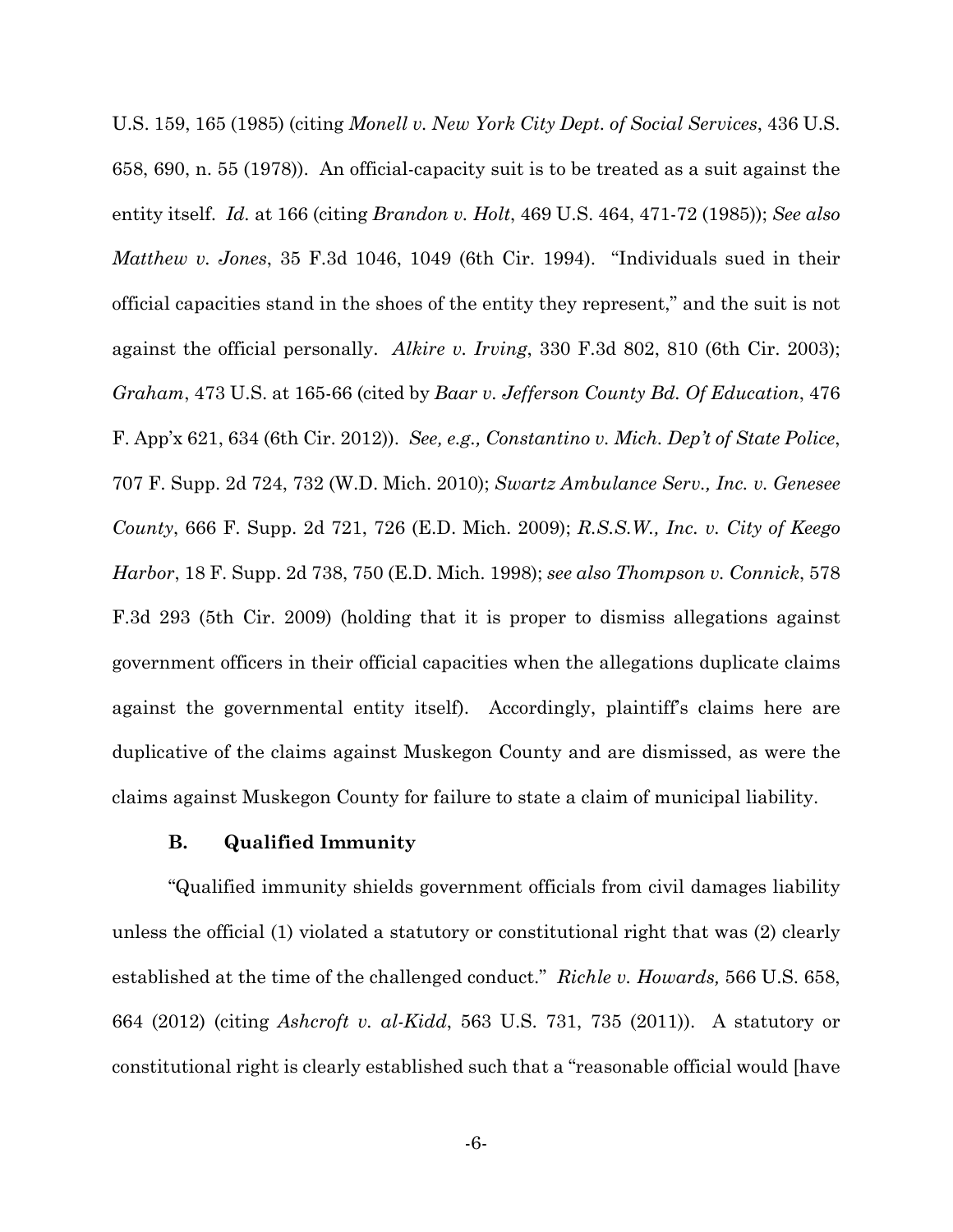understood] that what he is doing violates that right." *Ashcroft*, 563 U.S. at 741. The "clearly established" standard supports the balance between protecting constitutional rights and enabling government officials to effectively perform their duties. *Anderson v. Creighton*, 483 U.S. 635, 640 (1987) (citing *Davis v. Scherer*, 468 U.S. 183, 191, 195 (1984)). If either element of the standard is not met, the official is entitled to qualified immunity. *Perez v. Oakland County*, 466 F.3d 416, 427 (6th Cir. 2006); *Ashcroft*, 563 U.S. at 735.

This standard, especially regarding the second prong of identifying a clearly established right, depends on not defining the right too generally or too restrictively to give effect to qualified immunity and the purpose of 42 U.S.C. § 1983. It is the plaintiff's burden to show that a right was beyond debate at the time of the violation. *Perez*, 466 F.3d at 427; *Ashcroft*, 563 U.S. at 741. The plaintiff must "show that the right was clearly established in light of the specific context of the case" and that the defendant's personal involvement and actions violated the plaintiff's right. *Perez*, 466 F.3d at 427 (quoting *Saucier v. Katz*, 533 U.S. 194, 201 (2001)); *Hayerman v. County of Calhoun*, 680 F.3d 642, 647 (6th Cir. 2012); *see also Hagans v. Franklin County Sheriff's Office*, 695 F.3d 505, 508-09 (6th Cir. 2012). It is not for the courts to "guess at the nature of the claim[s] asserted." *Wells v. Brown*, 891 F.2d 591, 594 (6th Cir. 1989).

Even if plaintiff's claims were not barred as duplicative of claims against Muskegon County, plaintiff's claims against defendants Roesler, Burns, Steinholm, and Poulin do not defeat their qualified immunity as government officials. Plaintiff's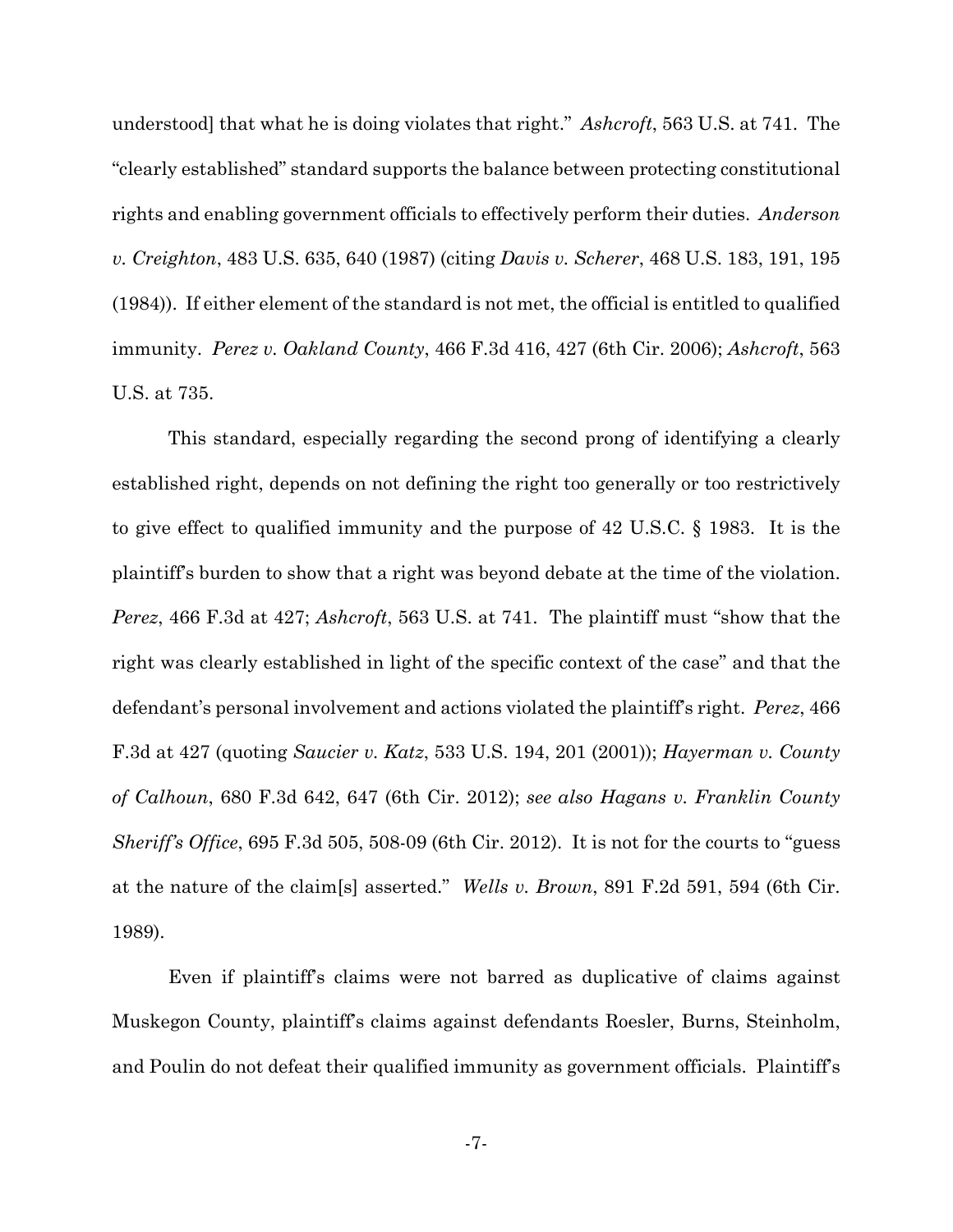complaint fails to allege violations of clearly established statutory or constitutional rights. Plaintiff's statements regarding defendants Roesler, Burns, and Steinholm's enforcement of a jail policy that corrections officers refer inmates to jail doctors to determine necessary medications do not allege a violation of a specific statutory act or constitutional right. (Am. Compl., PageID.294). Plaintiff's statements regarding defendant Poulin, including that he "conducted an unreasonable search and seizure that resulted in an excessive bail and violation of citizenship rights and equal protection of laws," are conclusory statements that do not assert recognized legal rights or assert facts to support these conclusions. (*Id.*, PageID.293). The generality of the rights violation is not at issue because plaintiff has not properly alleged a violation of any statute or constitutional right.

Further, plaintiff's complaint does not provide concrete, demonstrable facts that connect defendants Roesler, Burns, Steinholm, and Poulin to plaintiff's alleged violations of statutory or constitutional law. Plaintiff does not allege how defendants Roesler, Burns, and Steinholm were personally involved in the alleged policy of referring inmates to jail doctors to determine necessary medications or refusing to give him "life sustaining medications" that had been prescribed for him. (*Id.*, PageID.294). Plaintiff also fails to allege when the "unreasonable search and seizure" by defendant Poulin occurred and how defendant Poulin participated in it. Finally, plaintiff fails to include factual allegations to link defendant Poulin – the Emergency Response Team Commander – to the amount of bail the Court imposed in plaintiff's criminal case.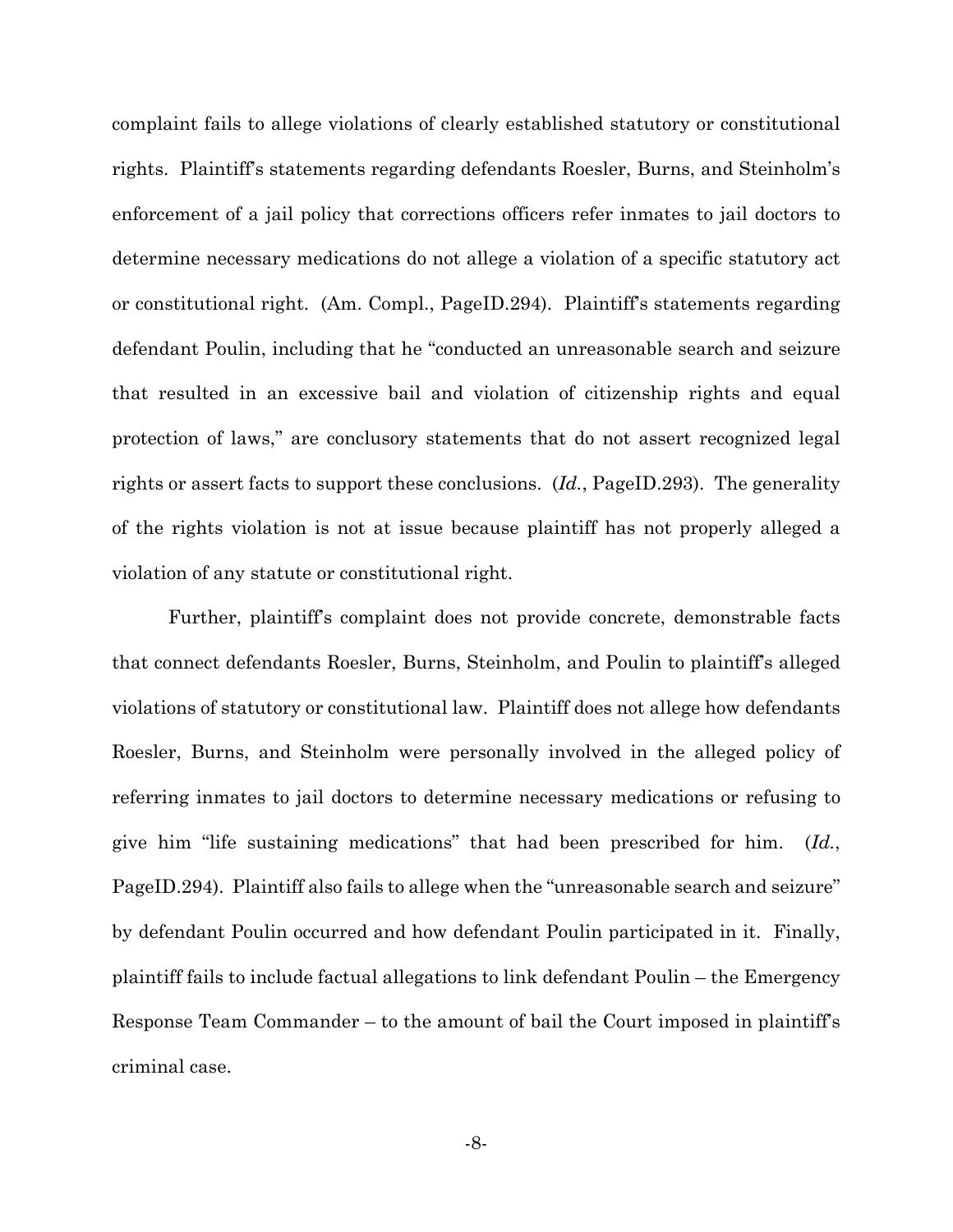Accordingly, plaintiff's allegations are insufficient to defeat defendants Roesler, Burns, Steinholm, and Poulin's qualified immunity, so the aforementioned defendants have immunity against plaintiff's claims.

# **C. Quasi-judicial Immunity**

"It is well established that judges and other court officers enjoy absolute immunity from suit on claims arising out of the performance of judicial or quasijudicial functions." *Pierson v. Ray*, 386 U.S. 547, 553-54 (1967) (discussing immunity for judges); *Denman v. Leedy*, 479 F.2d 1097, 1098 (6th Cir. 1973) (discussing immunity for municipal court clerks). "Quasi-judicial immunity extends to those persons performing tasks so integral or intertwined with the judicial process that these persons are considered an arm of the judicial officer who is immune." *Bush v. Rauch,* 38 F.3d 842, 847 (6th Cir. 1994). A court clerk performs quasi-judicial functions when he or she accepts and dockets filings, and "authority also weighs in favor of extending quasi-judicial immunity for any failure to timely mail an order." *Petersen v. Garett*, No. 04-60196, 2007 WL 465732 at \* 3 (E.D. Mich. Feb 6, 2007) (citing *Smith v. Shelby County*, 3 F. App'x 436 (6th Cir. 2001); *Shavers v. Liefer*, No. 1:06-cv-196, 2006 WL 1360965 at \* 1 (W.D. Mich. May 15, 2006); *Lyle v. Jackson*, 49 F. App'x 492 (6th Cir. 2002)).

Plaintiff's claim against defendant Waters does not defeat her quasi-judicial immunity in her capacity as the Muskegon County Clerk at the 14th Judicial Circuit Court for Muskegon County, though plaintiff's claim is also barred as duplicative of claims against Muskegon County. Plaintiff alleges that defendant Waters "failed to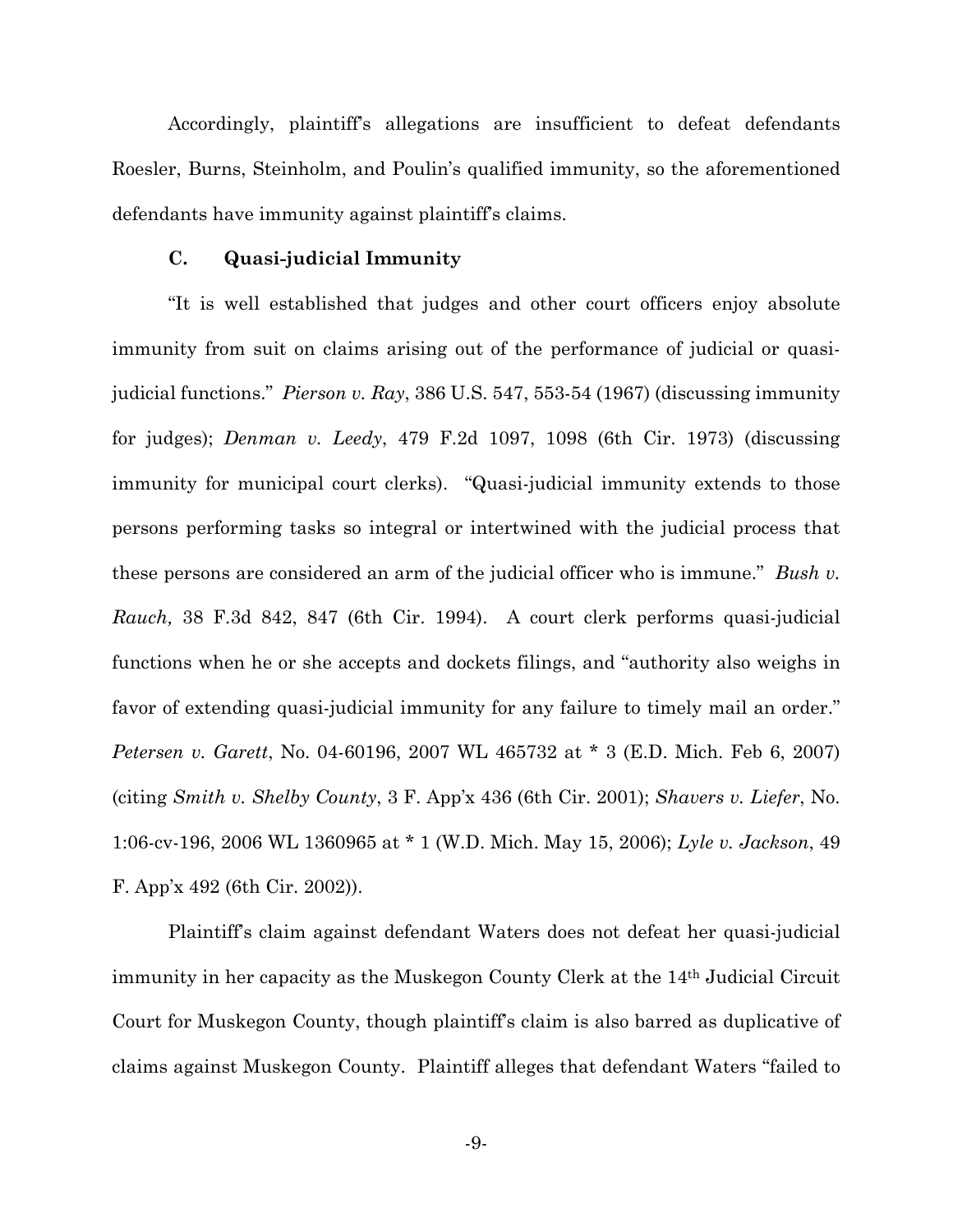forward Plaintiff's 'Renewed Pleadings' as properly filed by this Plaintiff with the Muskegon County Clerks Office…" and that "the County Clerk's office knowingly violated the Michigan Freedom of Information Act rights of Plaintiff upon denying access to public records to Plaintiff…" (Am. Compl., PageID.293). Though plaintiff does not identify his "Renewed Pleadings" with a description or date filed, the 14th Circuit Court's docket sheet indicates that the "Renewed Pleadings" were sent via certified mail to the 48th Circuit Court, where plaintiff's case had been reassigned, on August 17, 2015. (Def. Waters' Mot. to Dismiss ECF No. 41-2, 41-6, PageID.466, 485- 86).2 Even if the renewed pleadings were not forwarded properly, filing, docketing, and forwarding filed documents are considered quasi-judicial tasks that qualify for quasi-judicial immunity. Further, there are no facts alleged that plaintiff tried to access records and was denied, nor are there any facts alleged that connect defendant Waters, or any other judicial, quasi-judicial, or government official for that matter, to plaintiff's alleged denial of access to public records.

Accordingly, plaintiff's allegations are insufficient to defeat defendant Waters' quasi-judicial immunity, and defendant Waters has immunity against plaintiff's claims.

<sup>2</sup> In ruling on a Rule 12(b)(6) motion to dismiss, the Court may only consider "the [c]omplaint and any exhibits attached thereto, public records, items appearing in the record of the case and exhibits attached to defendant's motion to dismiss so long as they are referred to in the [c]omplaint and are central to the claims contained therein." *Bassett v. Nat'l Collegiate Athletic Ass'n*, 528 F.3d 426, 430 (6th Cir. 2008). This Court will consider the 14th Circuit Court Register of Actions and Receipts because they are incorporated into plaintiff's complaint by reference and are central to defendant's motion to dismiss.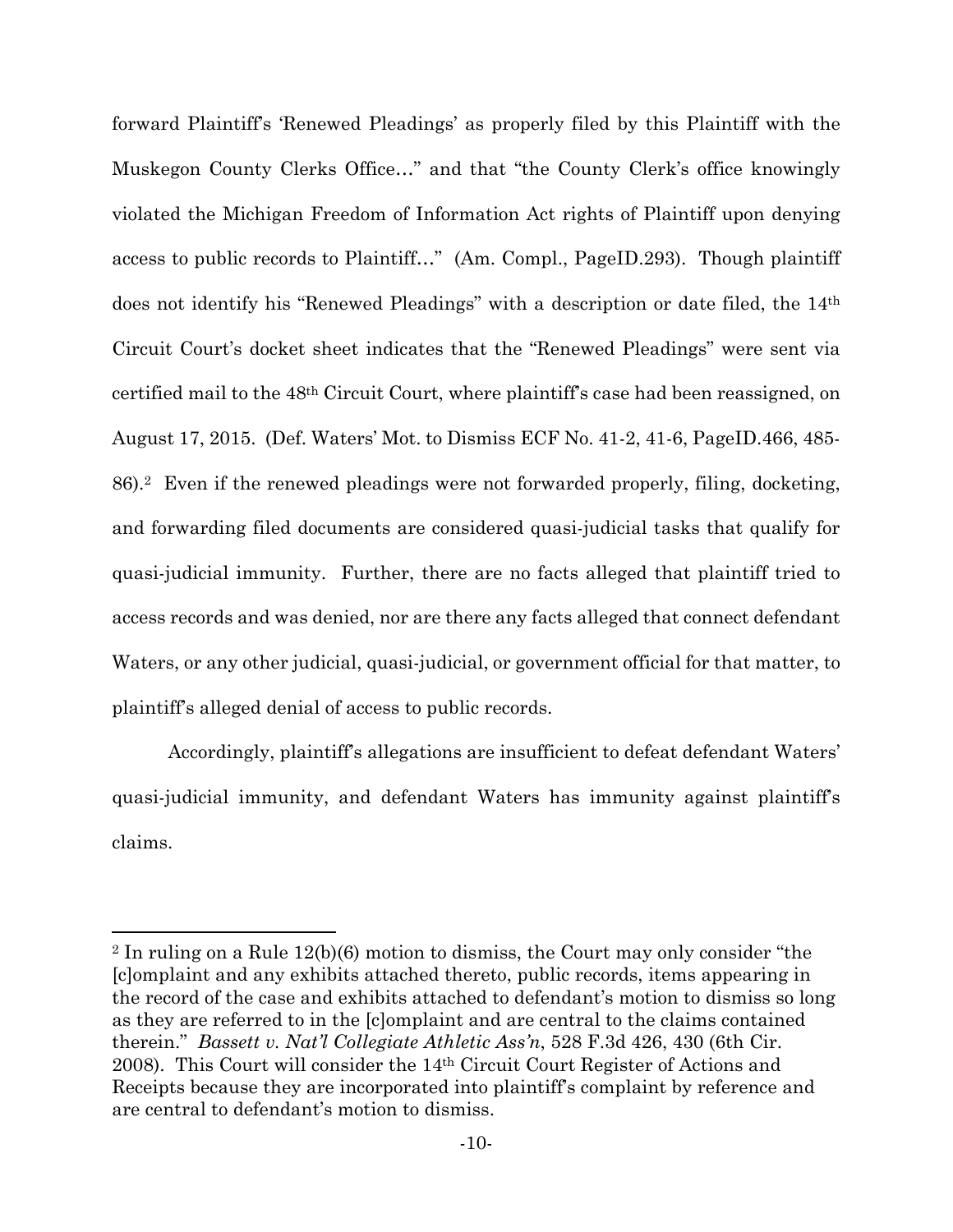#### **D. Prosecutorial Immunity**

Courts determine whether the actions of a government official, such as a prosecutor, are protected by absolute immunity or qualified immunity by looking at the nature of the function performed. *Buckley v. Fitzsimmons*, 509 U.S. 259, 269 (1993) (citing *Burns v. Reed*, 500 U.S. 478, 486 (1991); *Forrester v. White*, 484 U.S. 219, 229 (1988)). Prosecutors are absolutely immune for conduct in "initiating a prosecution and in presenting the State's case." *Burns*, 500 U.S. at 486 (quoting *Imbler v. Pachtman*, 424 U.S. 409, 431 (1976)). Additionally, absolute immunity is extended to prosecutors for their decision to file a criminal complaint and seek an arrest warrant and for investigative acts undertaken in direct preparation of judicial proceedings, though it is not extended to those investigative acts typically done by police officers. *Ireland v. Tunis*, 113 F.3d 1435, 1446 (6th Cir. 1997); *Rogers v. O'Donnell*, 737 F.3d 1026, 1032 (6th Cir. 2013); *Buckley,* 509 U.S. at 273-74. The decision to seek and pursue criminal charges, "even if malicious and founded in bad faith, is unquestionably advocatory" and afforded absolute immunity so that prosecutors are not inhibited from aggressively prosecuting their cases with suits for malicious prosecution or abuse of process. *Grant v. Hollenbach*, 870 F.2d 1135, 1138 (6th Cir. 1989) (citing *Joseph v. Patterson*, 795 F.2d 549, 557 (6th Cir. 1986); *Imbler*, 424 U.S. at 424-25)).

Plaintiff's allegations against defendant Hedges, while numerous, do not fall outside the scope of defendant Hedges' prosecutorial immunity. Regardless of whether the charges pursued by defendant Hedges were false or if he violated Brady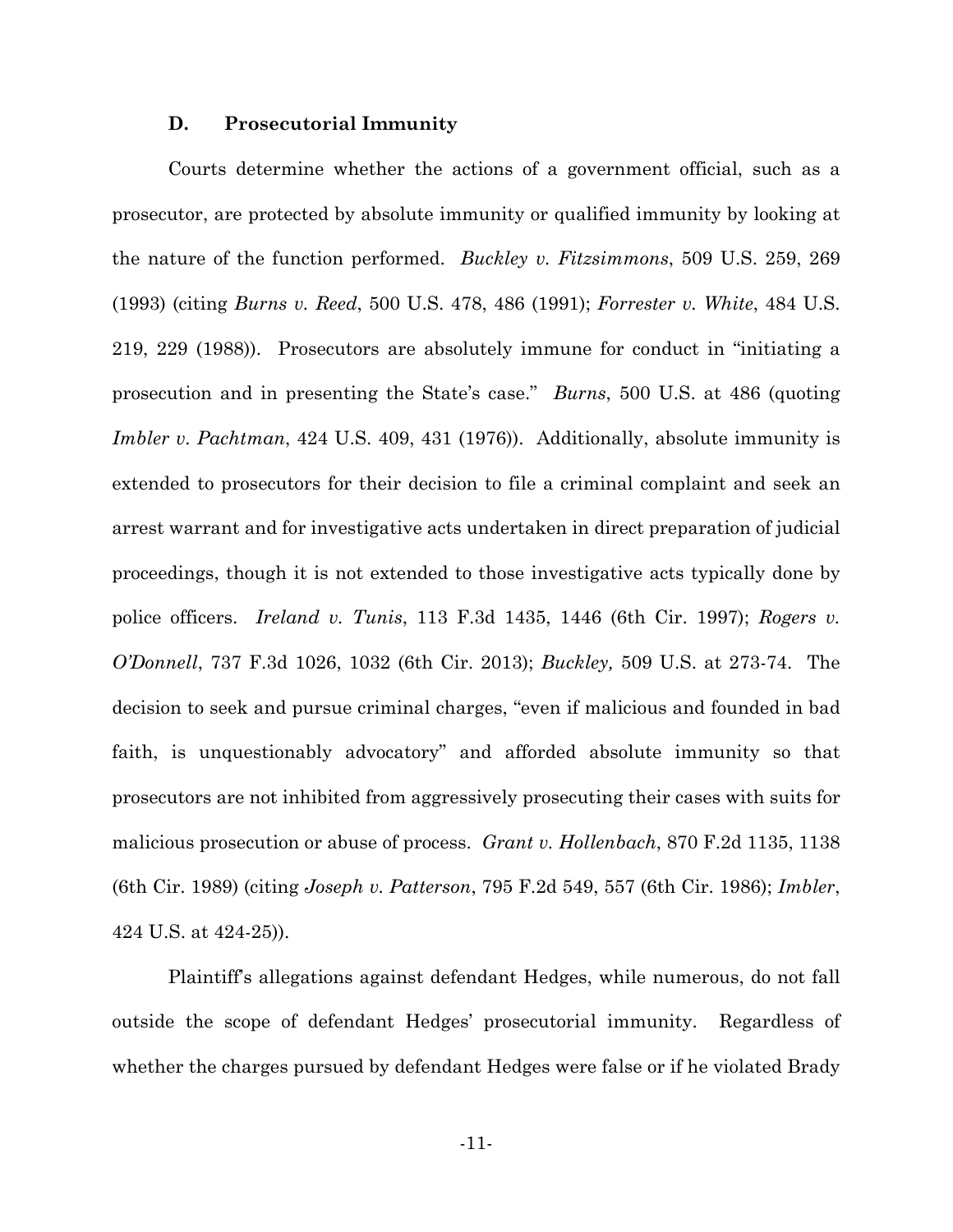Disclosure rules, these charges, as well as defendant Hedges' alleged actions of seeking revocation of plaintiff's bond, prolonging legal proceedings, and conducting investigations in preparation of judicial proceedings – including the study of plaintiff's computer evidence – were not outside of defendant Hedges' prosecutorial immunity. (Am. Compl., ECF No. 26, PageID.292-93). Plaintiff's other allegations, including denial of freedom, life, and liberty are not recognizable legal claims. Additionally, plaintiff refers to malicious prosecution by defendant Hedges "while violating Michigan State Bar Association ethics rules," (Am. Compl., ECF No. 26, PageID.292), violations of which are determined by the Michigan Bar Association disciplinary authority, not this Court. *See* Mich. Prof'l Conduct R. 8.5 (Mich. Bar Ass'n 2017).

Plaintiff has provided no legal authority or alleged facts that are not protected by defendant Hedges' prosecutorial immunity. Accordingly, plaintiff has failed to state a claim against this defendant.

In regards to the claims against defendant Davis, plaintiff alleges that defendant Davis "wrongly pursue[d] Attempted Resisting Arrest charges while knowingly and willingly violating Brady Disclosure." (Am. Compl., PageID.293). Initiation and pursuit of a criminal prosecution is not outside the scope of a prosecutor's immunity, regardless of the prosecutor's motive for his actions. Suppression of exculpatory evidence in violation of the Brady Doctrine is also protected by a prosecutor's absolute immunity. *Buckley*, 509 U.S. at 269; *Ireland*, 113 F.3d at 1447; *Koubriti v. Convertino*, 593 F.3d 459, 470 (6th Cir. 2010). Plaintiff has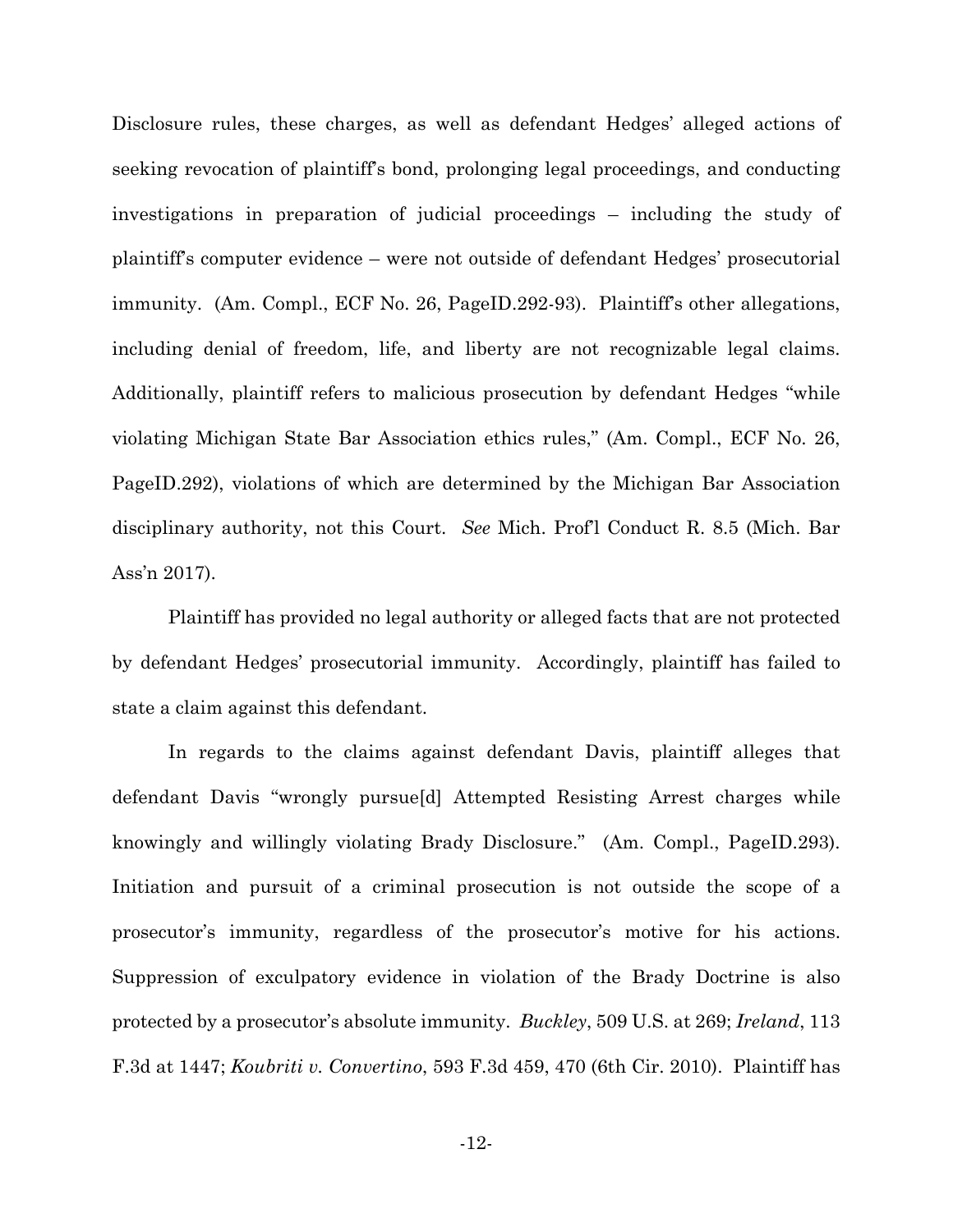not provided any factual allegations or legal authority in support of plaintiff's claims against defendant Davis, and, whether the charges against plaintiff were false or violated Brady Disclosure rules. Accordingly, defendant Davis is immune from plaintiff's claims under prosecutorial immunity.

Plaintiff's only allegation against defendant Hilson is that defendant Hedges' prosecutorial misconduct occurred under defendant Hilson's supervision. (Am. Compl., PageID.292). As such, plaintiff does not allege facts sufficient to attach individual liability to defendant Hilson, though he would be entitled to absolute prosecutorial immunity regardless. Defendant Hilson is also not liable for defendant Hedges' conduct based on supervisor liability principles. Plaintiff has not alleged facts that show defendant Hilson's personal and active encouragement or tolerance of wrongful actions by defendant Hedges, and plaintiff is unable to sustain a claim of supervisor liability against defendant Hilson. *Bass v. Robinson*, 167 F.3d 1041, 1048 (6th Cir. 1999).

Accordingly, plaintiff's allegations are insufficient to defeat defendants Hilson, Hedges, and Davis' prosecutorial immunity against all of plaintiff's claims, though these allegations are dismissed as duplicative of the claims that were dismissed against Muskegon County.

## **E. Plaintiff's Motion for Default Judgment**

In plaintiff's response to defendants' motions to dismiss, plaintiff "requests default judgment as a matter of law in the amount of \$13,288,000.00." (ECF No. 48, PageID.573). Additionally, defendant attempts to persuade the Court that it should